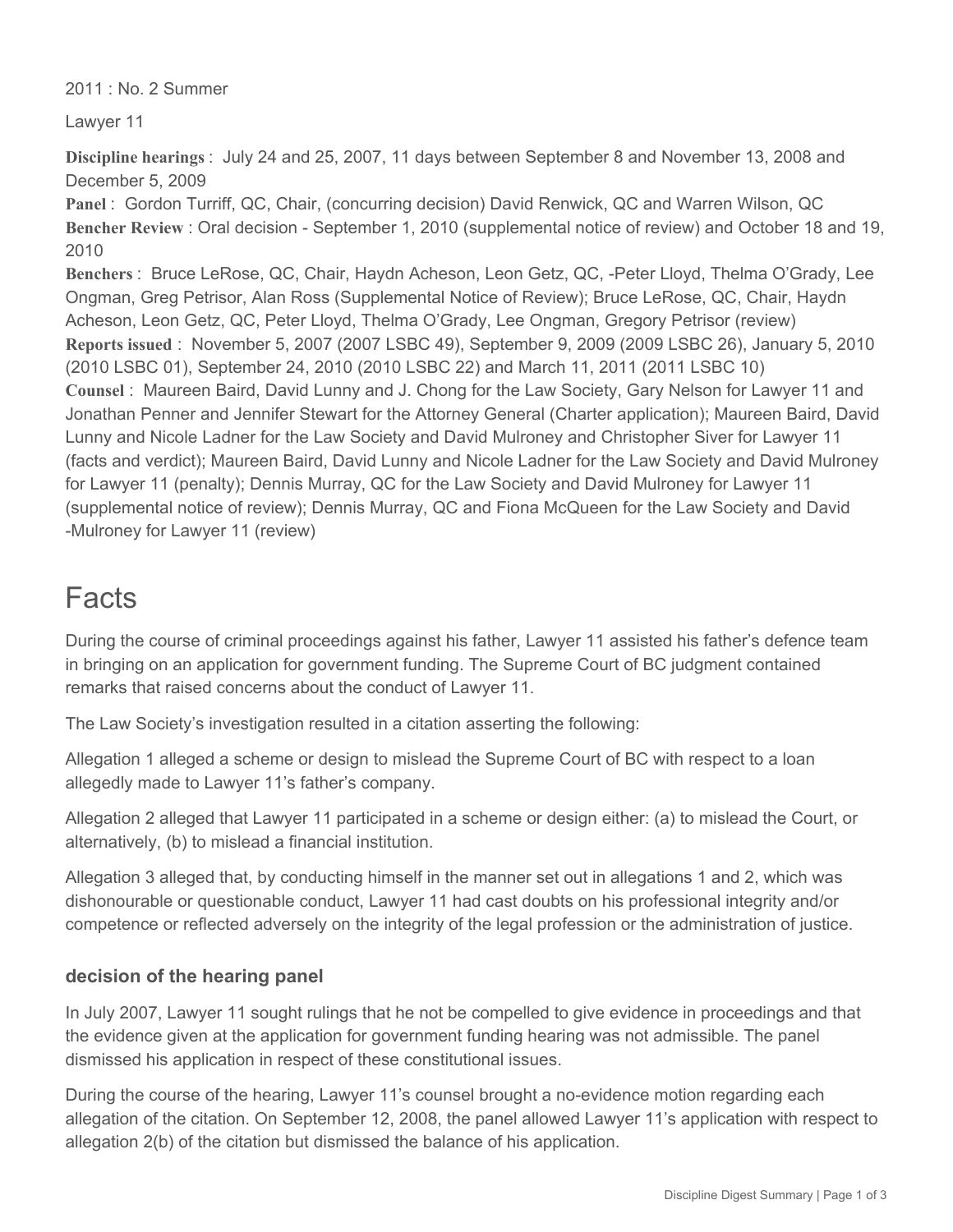The panel found that:

- no professional misconduct was proven in allegation 1;
- Lawyer 11 had sworn an affidavit that was filed with the court in the application for government funding proceedings that was false, or at least, misleading;
- Lawyer 11 had a duty to ensure that the court was not misled by anything he said as a lawyer or as a witness, and he was reckless in the drafting of his affidavit;
- there was no evidence that he provided misleading information to the court in concert with any other person and was not proven to have participated in a scheme;
- using the analogy of a lesser included offence, providing misleading information to the court, even if not part of a scheme, still constituted professional misconduct; and
- allegation 3 of the citation was dismissed because allegations 1, 2(a) and 2(b) were not proven.

On December 5, 2009, the panel issued its penalty decision. -Lawyer 11 was suspended from the practice of law for one month and ordered to pay costs of \$2,520.60.

On February 10, 2010, counsel for Lawyer 11 sought a review of the panel's decision.

On February 19, 2010, the Law Society issued a notice seeking a review of the panel's decision to dismiss allegation 3. The Law Society issued a supplemental notice of review on May 11, 2010 in respect of the panel's dismissal of allegation 1. The review panel dismissed the Law Society's supplemental notice of review because it was issued outside of the 30-day period allowed under section 47 of the Legal Profession Act.

## Decision of the Benchers on review

The issue to be decided by the Benchers was, in light of the panel's determination that allegation 2(a) was not proven, could the panel's conclusion that Lawyer 11's reckless drafting of a misleading affidavit, although not consistent with the allegations in the citation, nonetheless support a finding of professional misconduct?

Any finding of professional misconduct must be based, not only on the evidence presented, but also on the allegations as framed in the citation. In the Benchers' view, the allegations in the citation could not reasonably be interpreted to embrace the reckless drafting of an affidavit. Lawyer 11 admitted that his affidavit was badly drafted and could mislead. An inquiry into an allegation of reckless drafting is quite different in nature from an inquiry into participation in a scheme designed to mislead.

The Benchers determined that none of the citation, the evidence called or the submissions to the panel squarely addressed the issue of reckless drafting. Lawyer 11 did not have a reasonable opportunity to address that issue before the panel gave its decision on facts and verdict. The Benchers took no position as to whether the affidavit was recklessly drafted, since that question was not properly before the hearing panel or the Benchers.

The Benchers ordered that the finding of professional misconduct made by the panel be set aside and that the citation be dismissed in its entirety. The Benchers concluded that the amounts billed by Lawyer 11's counsel were reasonable and ordered that the Law Society pay \$61,523.97 in costs to Lawyer 11.

Lawyer 11 sought special costs. The Benchers found no evidence of improper motive or behaviour by the Law Society that would justify an order that it should pay special costs.